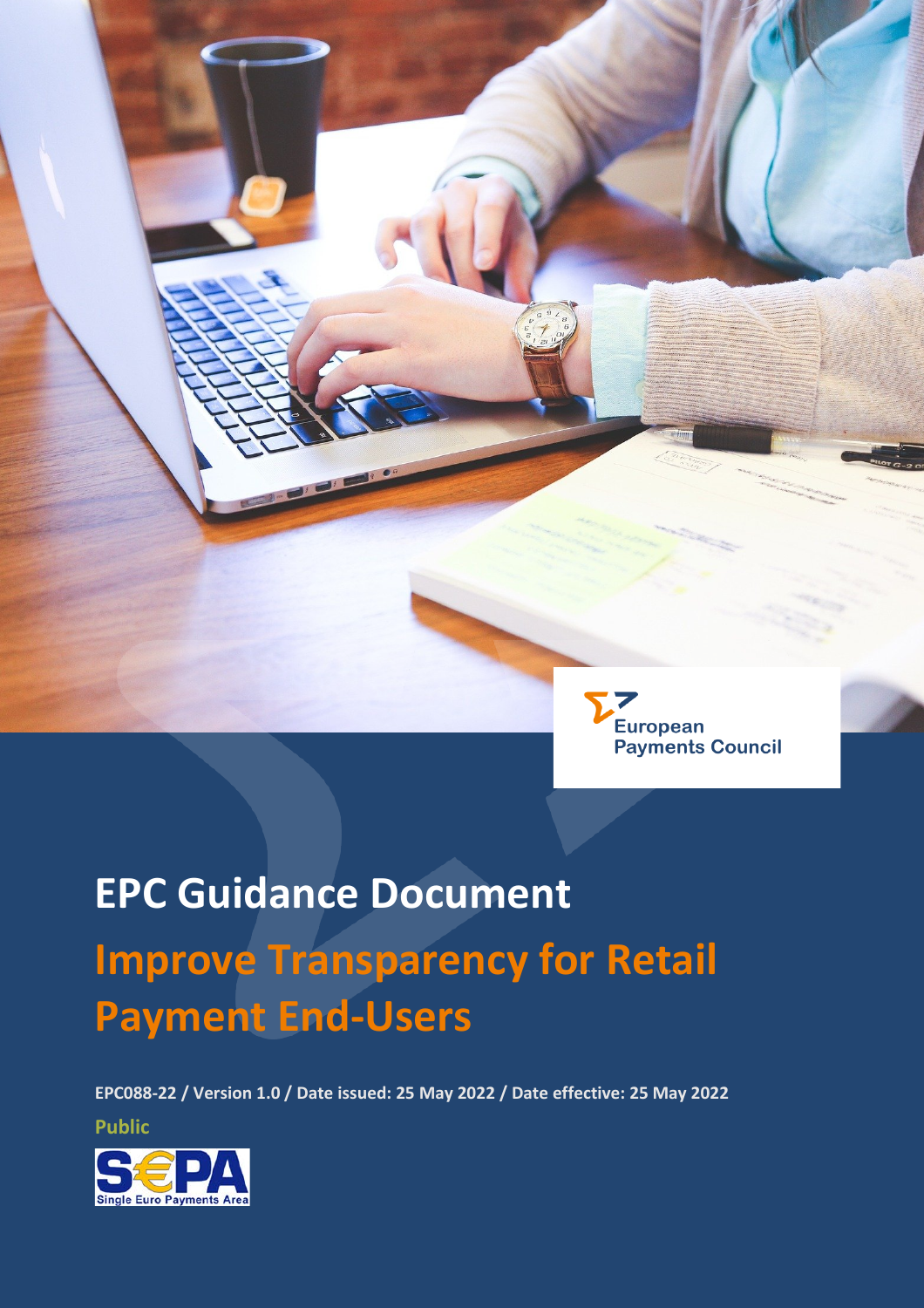# **EPC Guidance Document**

**Improve Transparency for Retail** 

# **Payment End-Users**

**EPC088-22 Version 1.0** Date issued: 25 May 2022 Date effective: 25 May 2022

European **Payments Council** 

#### **European Payments Council AISBL,**

Cours Saint-Michel 30 B-1040 Brussels T +32 2 733 35 33 Enterprise N°0873.268.927 secretariat@epc-cep.eu

# **Table of Contents**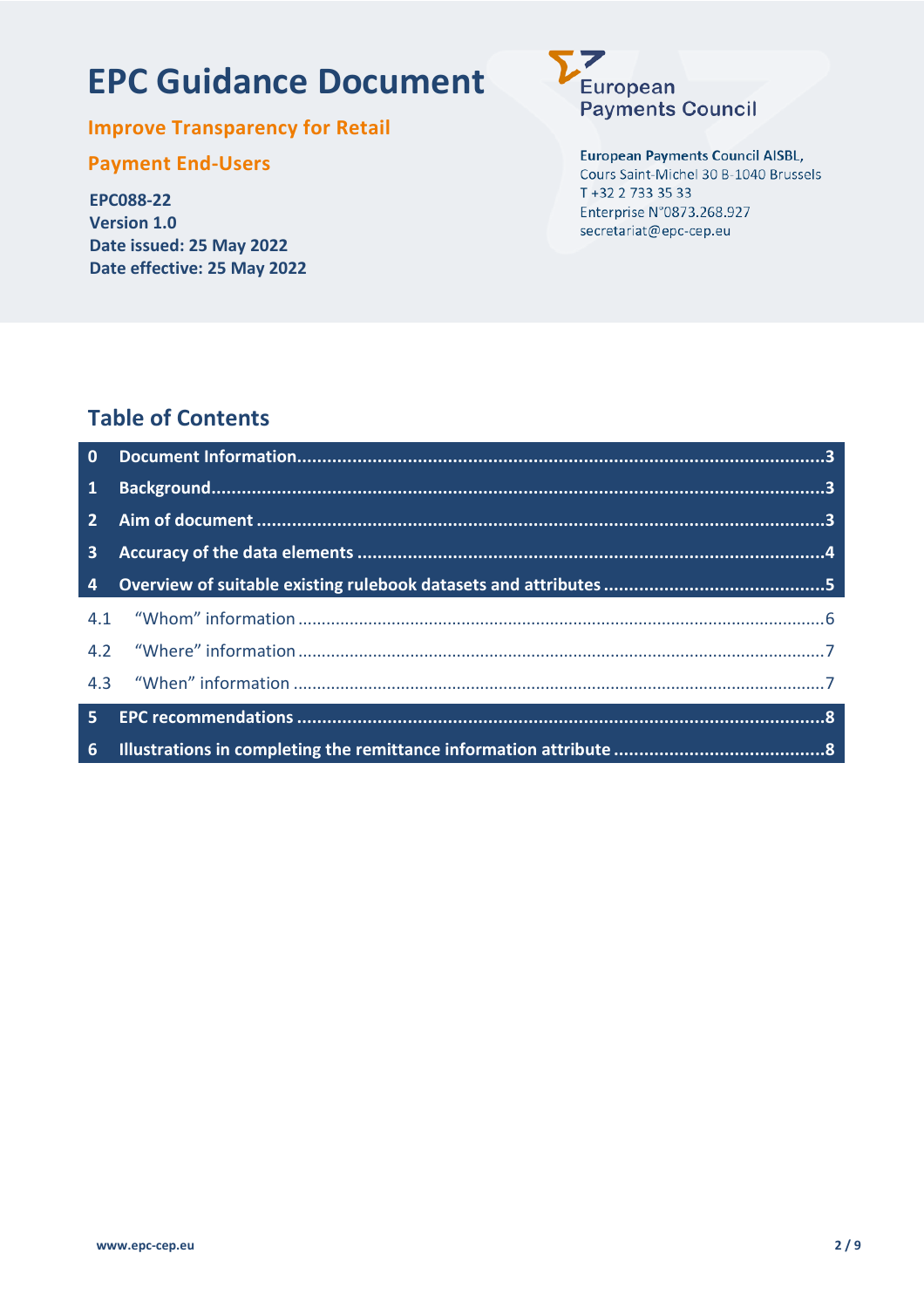

# <span id="page-2-0"></span>**0 Document Information**

| <b>Issue</b><br>number | <b>Dated</b> | <b>Reason for revision</b>                                                     |
|------------------------|--------------|--------------------------------------------------------------------------------|
| V1.0                   |              | 25/05/2022   Final review by the April 2022 Scheme Management Board<br>meeting |

# <span id="page-2-1"></span>**1 Background**

The [Statement](https://www.ecb.europa.eu/paym/groups/erpb/shared/pdf/15th-ERPB-meeting/Statement.pdf?a9497c7329f4fabef5c0099a795a8528) of the June 2021 Euro Retail Payments Board (ERPB) meeting endorsed a [set of](https://www.ecb.europa.eu/paym/groups/erpb/shared/pdf/15th-ERPB-meeting/Final_report_of_the_ERPB_working_group_on_transparency_for_retail_payments_end_-_users.pdf?e53826e577a16eced647ffe382578861)  [recommendations](https://www.ecb.europa.eu/paym/groups/erpb/shared/pdf/15th-ERPB-meeting/Final_report_of_the_ERPB_working_group_on_transparency_for_retail_payments_end_-_users.pdf?e53826e577a16eced647ffe382578861) formulated by the ERPB working group on transparency for retail payment endusers.

The recommendations focus on the accuracy of data elements that should always correspond to the payment transaction details related to:

• to *whom* a payment was made. The key recommendation is that the *commercial trade name* of the payee should be used all along the chain, as this is the name most easily recognised by the payer-consumer.

In certain cases, i.e. when intermediaries are involved in order to facilitate the transaction or process the payment, it is advisable to use the commercial trade names of both the payee and the intermediary/ies. Additional elements (such as keywords used to identify branches) may improve clarity for a payment statement item.

• *where* a payment was made. The payment account statement should indicate the exact geographical location where the transaction took place and not the location of the payee's head office or the location of the processing entity.

In the case of online commerce, the commercial trade name displayed on the website or the commercial trade name of the payee's online platform should be mentioned.

• **when** a payment was made. The payment account statement should clearly indicate the date and the time of the transaction as known by the payer-consumer.

The following recommendations have been assigned to payment schemes such as the EPC SEPA payment schemes:

- Recommendation 01: Consistently use commercial trade name and provide this name to all involved parties in the payment chain for use in client's payment account statements.
- Recommendation 05: Use standards and applications suitable for including identified data sets "end-to-end". Upgrade or change these standards when necessary.
- Recommendation 10: Proactively ensure that their scheme rules encourage all the relevant recommendations to the largest extent possible.

The ERPB determined that the various transparency-related recommendations assigned to the different stakeholder groups, must be implemented by **June 2024**.

# <span id="page-2-2"></span>**2 Aim of document**

The EPC SEPA payment schemes define among others the rules to be applied for the ISO 20022 standard-based XML messages used for the exchange of SEPA (Instant) Credit Transfer (SCT (Inst))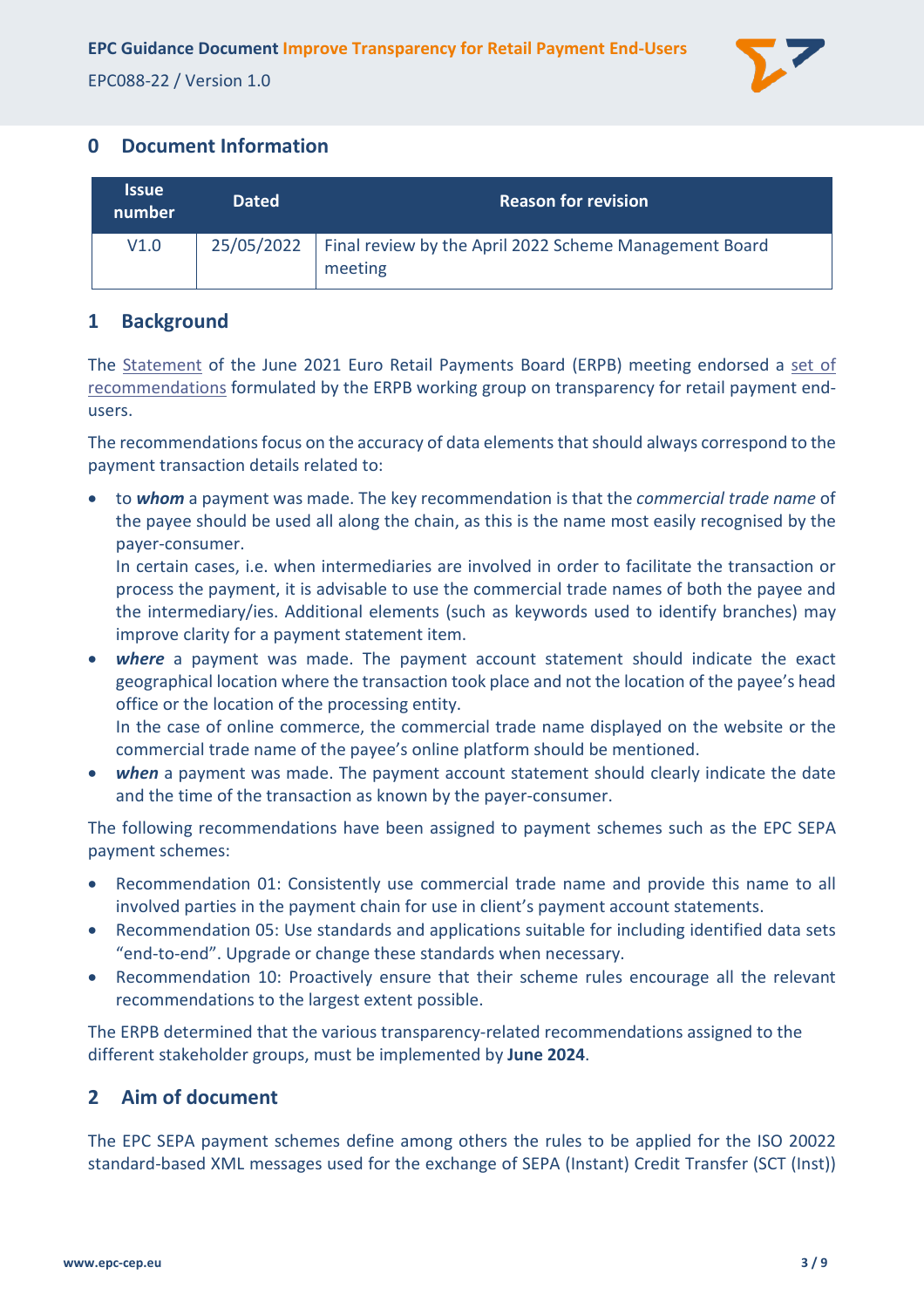

and SEPA Direct Debit (SDD) Core transactions in the Customer-to-Payment Service Provider (PSP) space, and in the Inter-PSP space. This guidance document is addressed to both

- Payees
	- o on how they can use the existing elements in the relevant ISO 20022 standard-based XML messages sent to their PSPs, to transport the "Whom", "Where" and "When" information;
	- o and/or when they want to provide by different means the payer with a proposed SCT/SCT Inst payment instruction (e.g. via an QR-code or NFC) or a proposed SDD Core mandate including the "Whom", "Where" and "When" information;
- SCT, SCT Inst and SDD Core scheme participants on how to interpret the "Whom", "Where" and "When" information transported in these existing elements and how they may present this information to their payer-consumers.

The section [4](#page-4-0) below points out to which existing rulebook datasets and attributes are the most appropriate. Payees can already implement this guidance in the initiation of SDD Core collections to their PSPs and/or when payees provide by different means the payers with a proposed SCT/ SCT Inst payment instruction or with a proposed SDD Core mandate.

#### **Important**

The acceptance, the transmission and/or the presentation of such extra "Whom", "Where" and "When" information may require an agreement between the concerned payee, and where applicable the payer, and its PSP. Such contractual arrangements are outside the EPC's remit as they are part of a commercial relationship between the PSPs and the payment end-users concerned.

Furthermore, the payee should always include such extra information and in a consistent manner in its payment messages to its PSP, or to the payer. The EPC can only encourage the payee to do so but cannot enforce it.

PSPs have screening obligations that require legal names and in certain situations the official address. This guidance document also aims at supporting PSPs in complying with those mandatory requirements and provides them with guidance on how to enhance the transparency on SEPA payment transactions towards payment service users.

#### <span id="page-3-0"></span>**3 Accuracy of the data elements**

The accuracy of each data element (Whom, Where and When) is essential and all involved parties in the payment chain should ensure such accuracy in the interest of the payer-consumer and of the payee. The name of the payee, the geographical location and the transaction date, accurately reflect the payer-consumer's expectations based on the purchase(s) it has made.

#### Payee's name ("Whom")

Many payees use their legal name also as their commercial trade name. However, the payee may use a commercial trade name being different from its legal name to promote its goods and services.

As payees know best under what name they are known by their clients – most likely the name they use for marketing efforts, payees should also include their commercial trade name\* when different from their legal name in any SEPA payment transaction they present to the payer-consumer.

Acting in this way, the payee's commercial trade name can then also appear in the payment account statements of the payer-consumer besides its legal name. This enables the payer-consumer to easily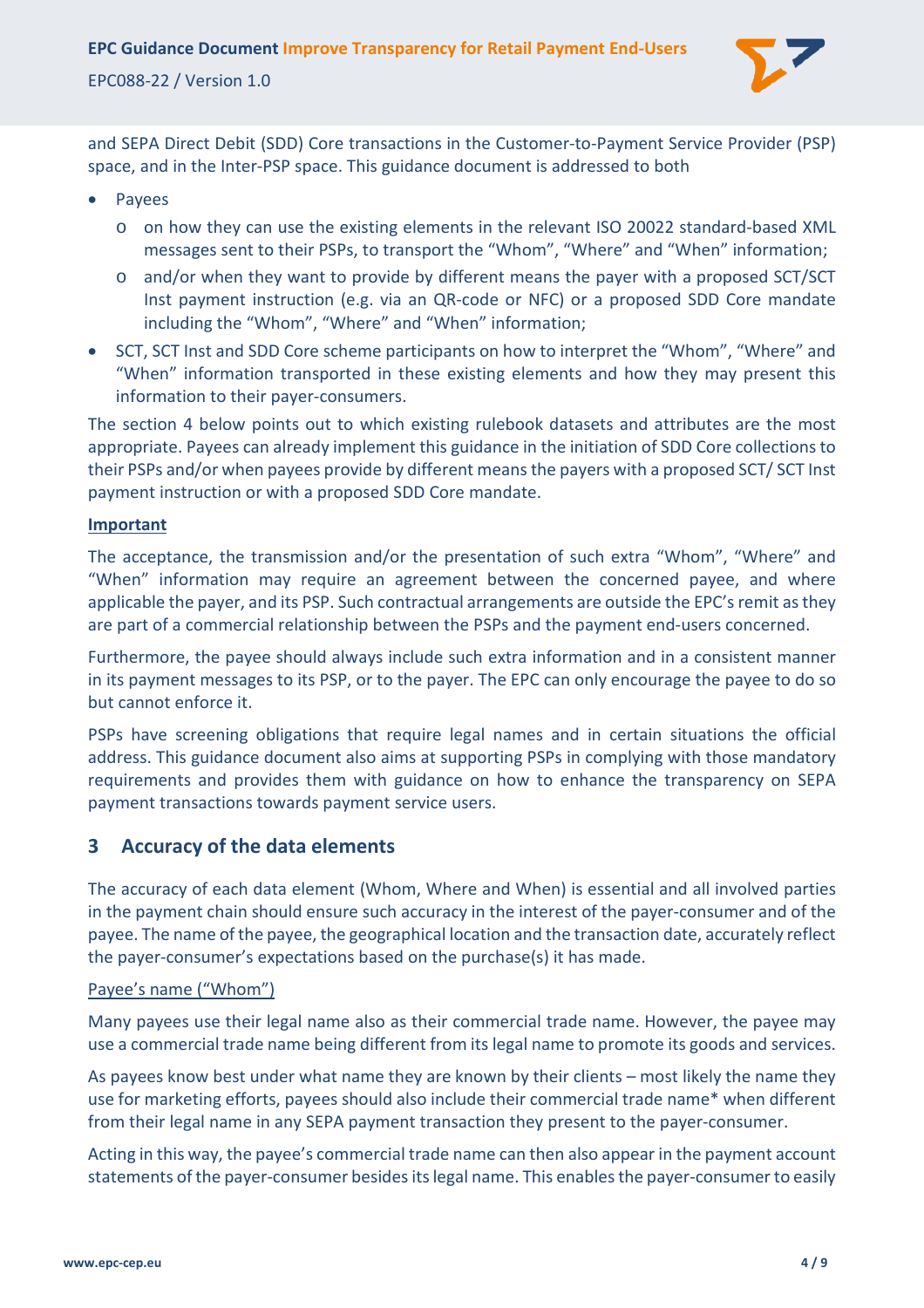**EPC Guidance Document Improve Transparency for Retail Payment End-Users** 

EPC088-22 / Version 1.0



identify to whom a payment was made. It is likely that the **payee's commercial trade name** is more recognisable to the consumer than its legal name.

In some transactions, payees facilitate or process the payments on behalf of ultimate payees<sup>1</sup>. This happens for example via online marketplaces, travel agencies, taxi drivers' platforms or Buy Now, Pay Later (BNPL) platforms. Many ultimate payees use their legal name also as their commercial trade name. However, the ultimate payee may use a commercial trade name being different from its legal name.

The payee should include its own legal name and its commercial trade name if different from its legal name, and the ultimate payee's legal name and the commercial trade name\* if different from its legal name, in any SEPA payment transaction it presents to the payer-consumer. Acting in this way, these names can then appear in the payment account statements of the payer-consumer.

\*For a transaction, where a payee and an ultimate payee are involved and both use commercial trade names, it is recommended, that only the most relevant commercial trade name for the payer, either of the payee or the ultimate payee, be included in the SEPA payment transaction.

#### Purchase location ("Where")

In the case of purchase of goods or services in a non-remote setting, payees should provide the payer with the actual place where the transaction took place in a SEPA payment transaction.

If a transaction takes place in a specific location (shop, restaurant, etc.), that place (country or country code, and city) should also be mentioned. When transactions are processed centrally (at the head office instead of a local branch), the transaction's location should be mentioned beside the head office's location where the payee has its accounting processed, if the location of the latter is provided.

In case of remote purchases of goods or services, the commercial trade name as displayed on a website or the name of the online payee's platform should also be mentioned. If available, also the payee's country or country code, city or postal code should be mentioned. It is helpful for the payerconsumer to be able to view the country location of the payee on its statement as this can assist on possible issues related to customs tax or VAT.

#### Time of purchase ("When")

The information provided to the payer-consumer should clearly indicate the date and time of the transaction (i.e. when the actual purchase was made whereby the payer authorised the payment).

#### <span id="page-4-0"></span>**4 Overview of suitable existing rulebook datasets and attributes**

The EPC considers that existing elements in the relevant ISO 20022 standard-based XML messages can already cover the needs as defined in the above ERPB recommendations and thus can be used to transport the "Whom", "Where" and/or "When" information.

<span id="page-4-1"></span> $1$  Under the SEPA payment scheme rulebooks, such entity or person is referred to as a Beneficiary Reference Party (SCT) & SCT Inst) and as a Creditor Reference Party (SDD Core). In this document, these two parties are covered under the term 'payee's reference party'.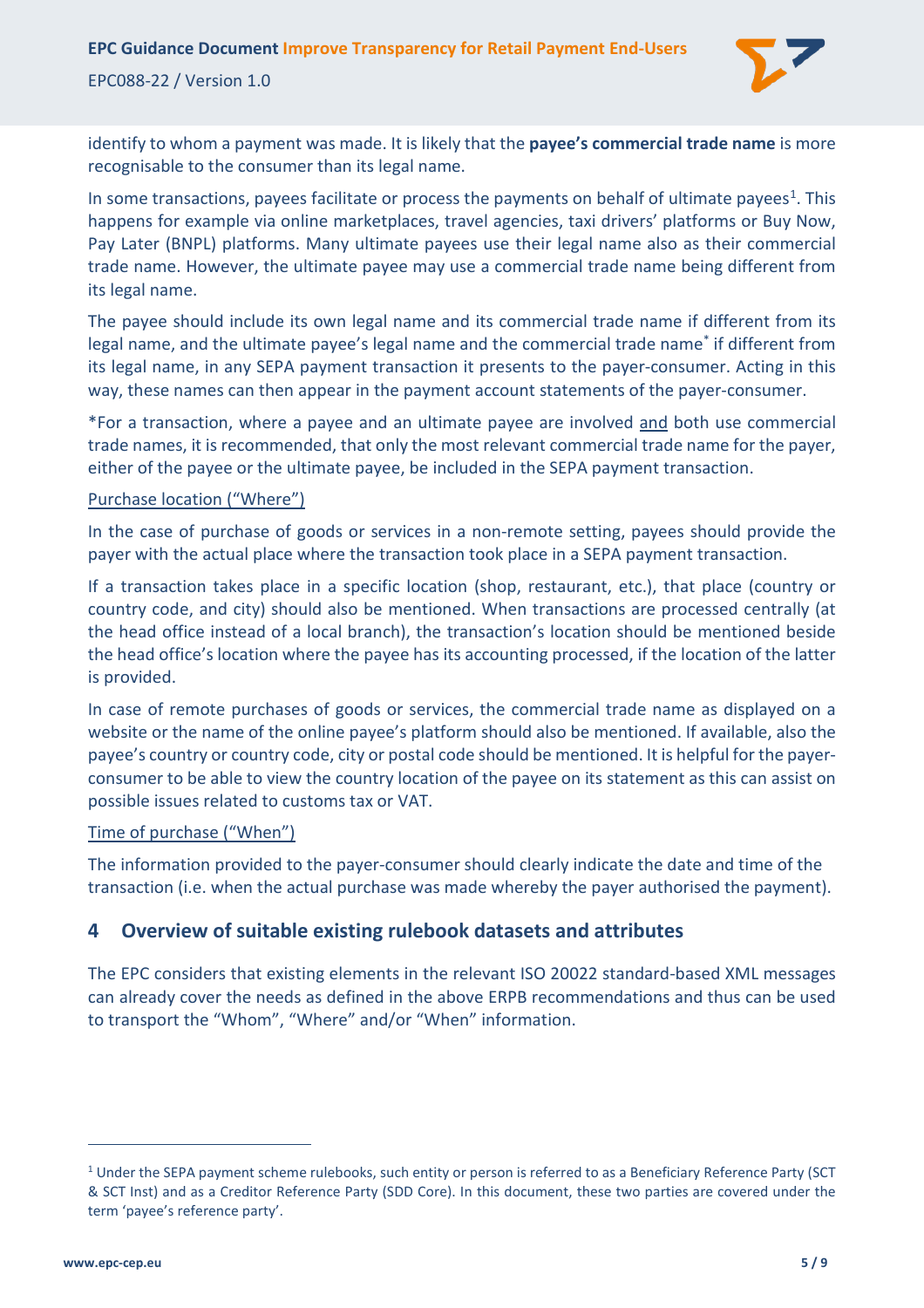

The following existing SEPA payment scheme rulebook datasets (DS) and attributes<sup>[2](#page-5-1)</sup> (AT) are suitable to transport and display information related to the "Whom", "Where" and "When" in SCT, SCT Inst and SDD Core transactions.

#### <span id="page-5-0"></span>**4.1 "Whom" information**

| The "Whom"      |                                                                                                                    |  |  |  |
|-----------------|--------------------------------------------------------------------------------------------------------------------|--|--|--|
|                 | Legal name of the payee                                                                                            |  |  |  |
|                 | AT-21 The name of the Beneficiary (AT-E001)                                                                        |  |  |  |
|                 | Commercial trade name of the payee (if different from the legal name)                                              |  |  |  |
| <b>SCT</b>      | AT-05 The Remittance Information sent by the Originator to the Beneficiary (AT-<br>$\circ$<br>T009)                |  |  |  |
| schemes         | Legal name of the payee's reference party                                                                          |  |  |  |
|                 | AT-28 The name of the Beneficiary Reference party (AT-E007)<br>$\circ$                                             |  |  |  |
|                 | Commercial trade name of the payee's reference party (if different from the legal<br>name)                         |  |  |  |
|                 | AT-05 The Remittance Information sent by the Originator to the Beneficiary (AT-<br>$\circ$<br><b>T009)</b>         |  |  |  |
|                 | Legal name of the payee                                                                                            |  |  |  |
|                 | DS-01 The Mandate (either paper based or electronic)<br>O<br>AT-03 The name of the Creditor (AT-E001)<br>$\circ$   |  |  |  |
|                 | Commercial trade name of the payee (if different from the legal name)<br>(A combination of) the following options: |  |  |  |
|                 | DS-01 The Mandate <sup>3</sup><br>$\Omega$                                                                         |  |  |  |
| <b>SDD Core</b> | AT-22 The Remittance Information sent by the Creditor to the Debtor in the<br>$\Omega$<br>Collection (AT-T012)     |  |  |  |
|                 | Legal name of the payee's reference party                                                                          |  |  |  |
|                 | (A combination of) the following options:<br>DS-01 The Mandate <sup>4</sup><br>$\circ$                             |  |  |  |
|                 | AT-38 The name of the Creditor Reference party (AT-E007)<br>$\circ$                                                |  |  |  |
|                 | Commercial trade name of the payee's reference party (if different from the legal                                  |  |  |  |
|                 | name)<br>(A combination of) the following options:                                                                 |  |  |  |
|                 | DS-01 The Mandate<br>$\Omega$                                                                                      |  |  |  |

<span id="page-5-1"></span><sup>&</sup>lt;sup>2</sup> The attribute numbers highlighted in green refer the new attribute numbers used as of the 2023 SEPA payment scheme rulebooks.

<span id="page-5-2"></span><sup>&</sup>lt;sup>3</sup> The SDD Core rulebook does not specify any field for this nor sets any restrictions. The Creditor can personalize the Mandate further when needed.

<span id="page-5-3"></span> $<sup>4</sup>$  Ibid.</sup>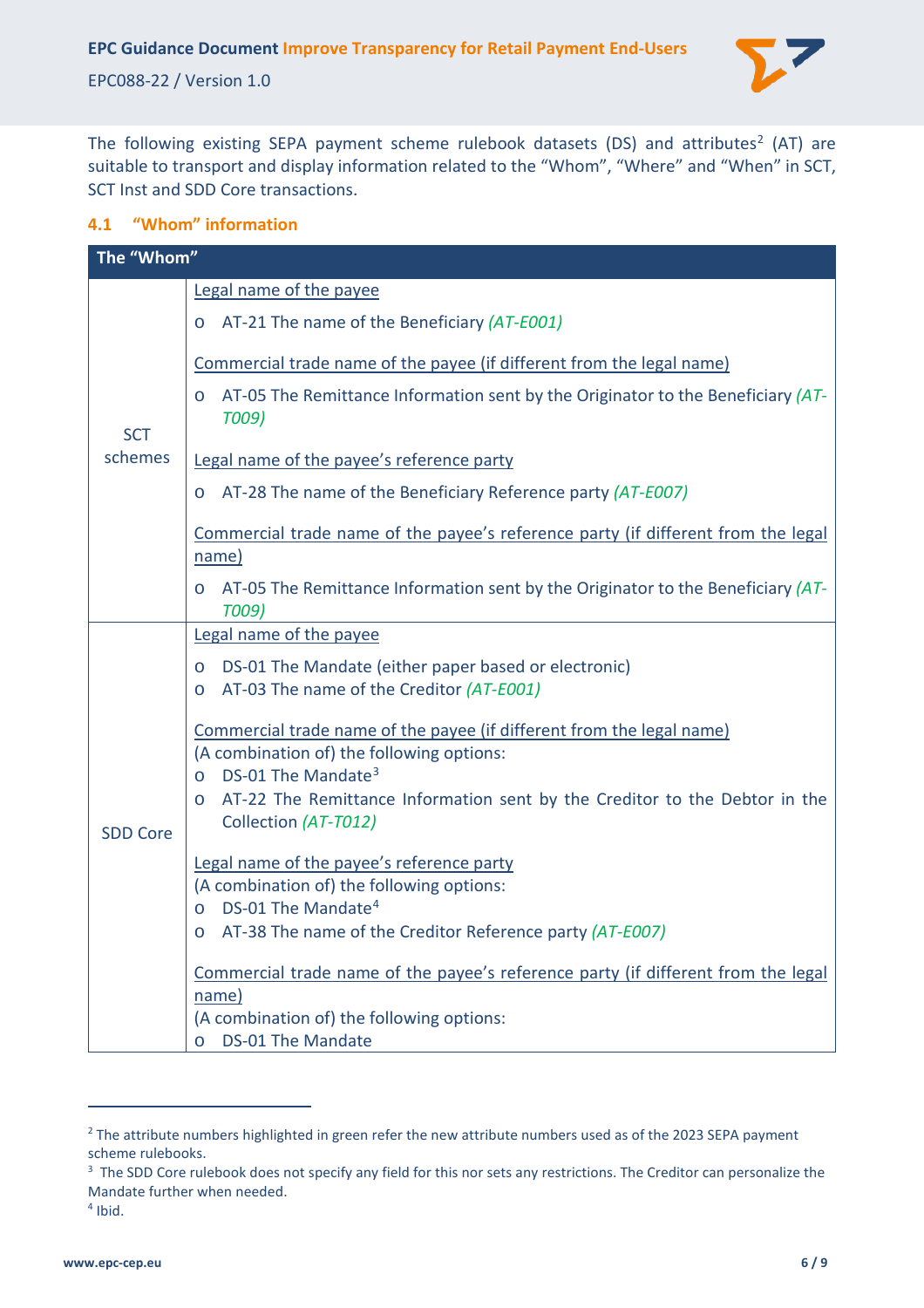

| The "Whom"          |                                                                                                                                                                                                                                                                                                                                                                                                                                                                                  |  |  |  |
|---------------------|----------------------------------------------------------------------------------------------------------------------------------------------------------------------------------------------------------------------------------------------------------------------------------------------------------------------------------------------------------------------------------------------------------------------------------------------------------------------------------|--|--|--|
|                     | AT-22 The Remittance Information sent by the Creditor to the Debtor in the<br>$\circ$<br>Collection (AT-T012)                                                                                                                                                                                                                                                                                                                                                                    |  |  |  |
| Important<br>remark | If both the payee and the payee's reference party use commercial trade names, it is<br>recommended that only the most relevant commercial trade name for the payer,<br>either of the payee or the payee's reference party, be included in the SEPA payment<br>transaction as the delivery of the commercial trade names in full may not be possible<br>in AT-05 (AT-T009)/ AT-22 (AT-T012) as the message element for this attribute has a<br>limited capacity (140 characters). |  |  |  |

#### <span id="page-6-0"></span>**4.2 "Where" information**

| The "Where"           |                                                                                                                                                                                                                                                                                                                                                                                                                                                                                  |  |  |  |
|-----------------------|----------------------------------------------------------------------------------------------------------------------------------------------------------------------------------------------------------------------------------------------------------------------------------------------------------------------------------------------------------------------------------------------------------------------------------------------------------------------------------|--|--|--|
| General<br>comment    | The 'Where' can be similar to the 'Who' e.g., in case the payee has only one physical<br>or online location to sell its offered goods or services.                                                                                                                                                                                                                                                                                                                               |  |  |  |
| <b>SCT</b><br>schemes | The options are:<br>AT-22 The address of the Beneficiary (being the official address)<br>$\circ$<br>AT-05 The Remittance Information sent by the Originator to the Beneficiary (AT-<br>$\circ$<br>T009) in case the purchase location is different from the official address of the<br><b>Beneficiary</b>                                                                                                                                                                        |  |  |  |
|                       | The sign-off of an SDD Core mandate between the Debtor and Creditor can happen<br>in various circumstances. It can be e.g., physically at the address of the Debtor, at<br>the address of the Creditor (e.g., the head-office, a shop/branch), or at another<br>location (e.g., shopping mall, fair etc). It may also be concluded online (e.g., in a<br>specially designed webpage of the Creditor's website).                                                                  |  |  |  |
| <b>SDD Core</b>       | Given the variety of possible circumstances, the options are:<br>DS-01 The Mandate: the location mentioned together with the mandate sign-off<br>$\circ$<br>date and the signature<br>AT-05 The address of the Creditor (being the official address)<br>$\circ$<br>AT-22 The Remittance Information sent by the Creditor to the Debtor in the<br>$\circ$<br>Collection (AT-T012) in case the mandate sign-off location is different from the<br>official address of the Creditor |  |  |  |
| Important<br>remark   | If the commercial trade name of the payee or of the payee's reference party is<br>already included in SCT/SCT Inst AT-05 (AT-T009)/ SDD Core AT-22 (AT-T012), less or<br>no space at all in these specific attributes may be left for extra "Where" information.                                                                                                                                                                                                                 |  |  |  |
|                       | In such situations, the commercial trade name and the "Where" element(s) should<br>be shortened. This would allow the possibility to transmit other relevant payment-<br>related information (e.g., for When information).                                                                                                                                                                                                                                                       |  |  |  |

## <span id="page-6-1"></span>**4.3 "When" information**

| The "When"     |                                                                                                                                                                                                                                        |  |  |  |
|----------------|----------------------------------------------------------------------------------------------------------------------------------------------------------------------------------------------------------------------------------------|--|--|--|
| All<br>schemes | Under the ISO 20022 standard for XML messages, there is no element/sub-element<br>to transport the transaction date and time i.e. the moment when the payer actually<br>pushed the "buy" or "OK" button thus authorising the purchase. |  |  |  |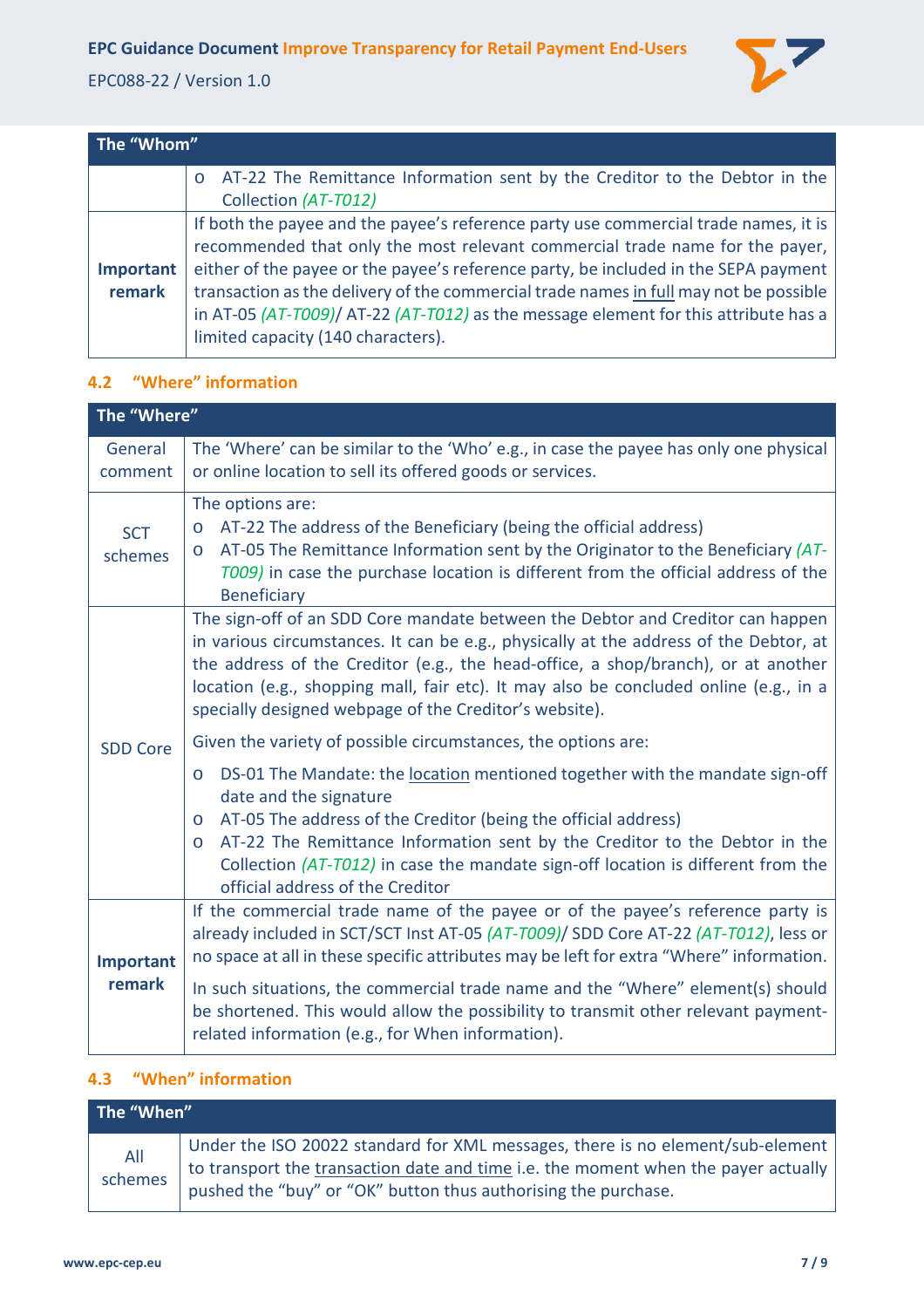**EPC Guidance Document Improve Transparency for Retail Payment End-Users** 

EPC088-22 / Version 1.0



| The "When" |                                                                                                                                                                                                  |  |
|------------|--------------------------------------------------------------------------------------------------------------------------------------------------------------------------------------------------|--|
|            | This transaction date and time differs from the execution date and time of the<br>payment. The latter is put by the PSP initiating that SEPA transaction for further<br>processing between PSPs. |  |
|            | The only possible attribute for the transaction date and time is:                                                                                                                                |  |
|            | SCT schemes: AT-05 The Remittance Information sent by the Originator to the<br>Beneficiary (AT-T009)<br>SDD Core: AT-22 The Remittance Information sent by the Creditor to the Debtor            |  |
|            | in the Collection (AT-T012)                                                                                                                                                                      |  |

## <span id="page-7-0"></span>**5 EPC recommendations**

Payment situations can occur whereby a combination of information about the commercial trade name(s), the purchase location being different from the official address and the transaction date and time can occur.

Given the current range of suitable attributes and their current maximum capacity in characters, the payees and PSPs are recommended to prioritise the transport of the following extra information and their presentation in the following order:

1. "Whom" information:

Due to space restrictions it is recommended that in case the payee and the ultimate payee have a commercial trade name, the leading or most appropriate one should be displayed for reconciliation purposes for the payer-consumer.

2. "Where" information:

Address details of the purchase location could be limited to that information relevant for the payer-consumer. For instance, if at the same place (city) several payee's shops are available, only the specific shop name or street name may be displayed for reconciliation purposes for the payer-consumer.

3. "When" information.

The EPC recommends payees to provide their payers with adequate information on how they can reconcile transactions in their payment account statements.

# <span id="page-7-1"></span>**6 Illustrations in completing the remittance information attribute**

The illustrations below show the remittance information attribute AT-05 *(AT-T009)*/ AT-22 *(AT-T012)* can be completed to include "Whom", "Where" and/or "When" information.

These illustrations are based on the use of the Unstructured Remittance Information whereby first extra "Whom" information is given followed by "Where", "When" and other free text remittance information details:

#### Illustration 1:

*The Shopping Paradise/Boulevard des Marchands 123/2020-12-24T11:37/Purchase Nr 1234567890AZ - Merry Christmas*(109 characters used)

The four data elements are each separated by a slash ("/"). A special character other than a slash can be used instead (e.g., "+") in case the slash is used for other purposes.